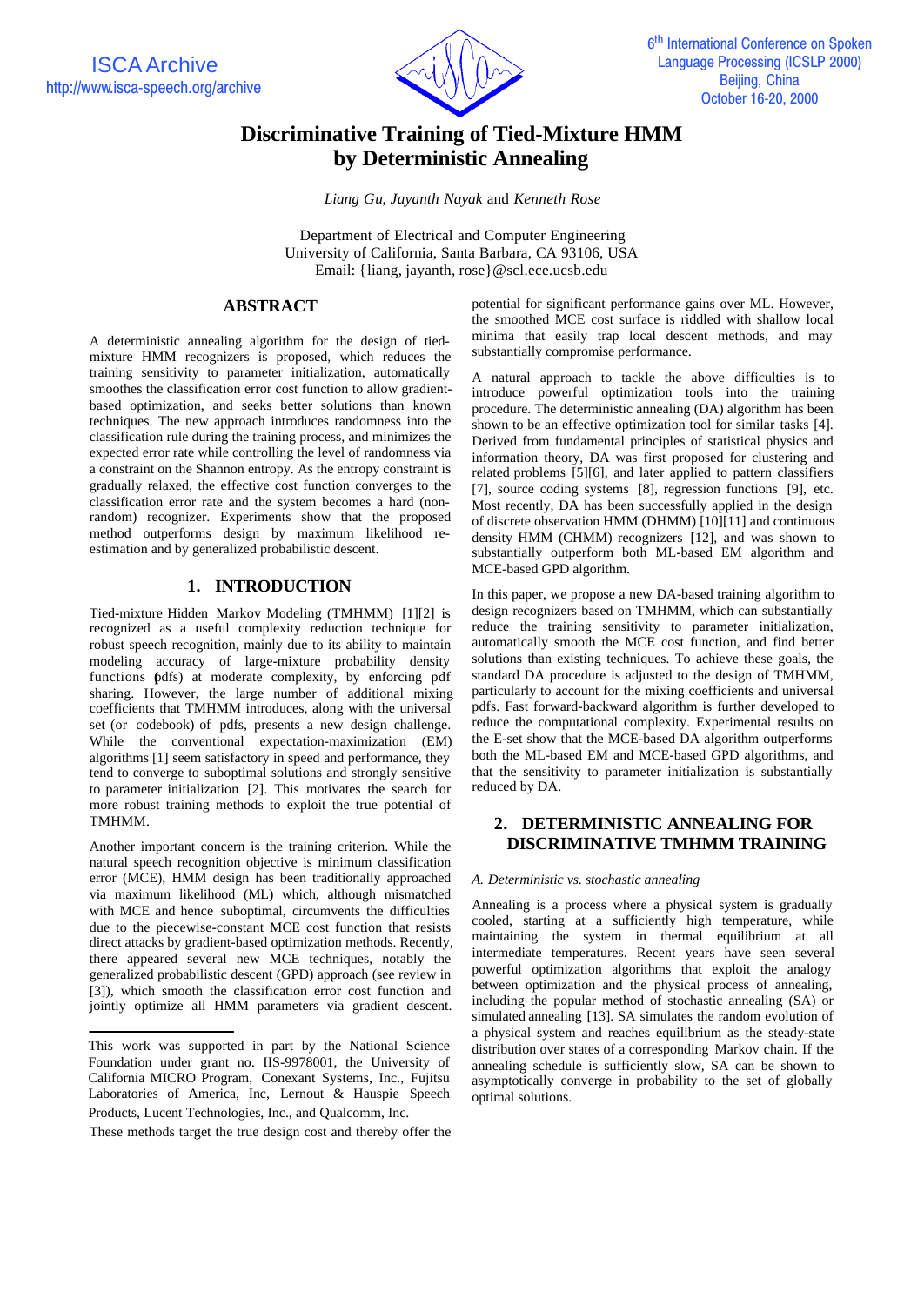DA is also based on the annealing process, albeit in a much different way. Instead of simulating the exact stochastic evolution of the system, DA efficiently employs expectation. Specifically, it determines the effective distribution over the states of the system at each temperature and optimizes the expected value of the cost function (the free energy in the physical analogy). Thus, DA does not generate a stochastic process that evolves via numerous "moves" (modification of system parameters) per temperature in order to reach thermal equilibrium as in SA. Rather, it directly optimizes the free energy for each specific temperature, which is in fact the thermodynamic quantity minimized stochastically by SA. DA may hence be viewed as a deterministic relative of SA. Although DA offers no guarantee of finding the global optimum, it does inherit from the annealing process an ability to effectively avoid many local minima.

#### *B. Problem statement*

Let the HMM-based speech recognizer be trained from the labeled training set  $T = \{(\overline{x}_1(t), c_1),(\overline{x}_2(t), c_2), \Lambda, (\overline{x}_L(t), c_L)\}\.$ where  $\overline{x}_i(t)$  represents  $l_i$  *p*-dimensional sequential feature vectors extracted from a speech sample of class  $c_i$ , which belongs to the finite-size dictionary  $C = \{c_1, c_2, \Lambda, c_N\}$ . Without loss of generality, we assume that the recognizer has *N* models,  ${H_j, j = 1,2, \Lambda, N}$ , one per word in dictionary *C*. Each HMM *H*<sub>*j*</sub> is fully specified by the parameter set  $\Lambda_j = (A_j, B_j, \Pi_j)$ , where  $A_j$  specifies the state transition probabilities,  $B_j$ contains the state-conditional emission distributions, and Π *<sup>j</sup>* specifies the initial state probabilities. For concreteness we further assume that the recognizer employs the "best path" discriminant. The approach can be similarly derived for the case where the discriminant is computed by likelihood averaging over all paths in the HMM.

For sample  $\overline{x}_i(t)$  and model  $H_i$ , the normalized logarithm of the joint probability ("path score") of observation  $\bar{x}_i(t)$  for a sequence of states  $s \equiv ( s(1), s(2), \Lambda, s(l_i) )$  in the trellis of  $H_j$  is defined as

$$
l(x_i, s, H_j) = \frac{1}{l_i} \left\{ \begin{aligned} & \log \Pi_j[s(1)] + \sum_{t=1}^{l_i-1} \log A_j[s(t), s(t+1)] \\ & + \sum_{t=1}^{l_i} \log B_j[s(t), x_i(t)] \end{aligned} \right\}.
$$

The discriminant is computed by maximizing the score over all paths:

$$
d_j(x_i) = \max_{s \in S_{l_i}(H_j)} l(x_i, s, H_j),
$$

where  $S_{l_i}(H_j)$  is the set of all state sequences of length  $l_i$  in the trellis of  $H_j$ .

The traditional "best path" classification rule is

$$
C(x_i) = \arg \max_j d_j(x_i).
$$

An MCE design method optimizes the HMM parameters  $\{\Lambda_i\}$ so as to minimize the misclassification rate measured over the training set, i.e.,

$$
\min_{\{\Lambda_i\}} \left\{ P_e = 1 - \frac{1}{L} \sum_{i=1}^{L} \bm{d} \left( C(x_i), c_i \right) \right\},\tag{1}
$$

where  $\boldsymbol{d}$  is the Kronecker delta function:

$$
\boldsymbol{d}(u,v) = \begin{cases} 1, & \text{if } u = v \\ 0, & \text{otherwise.} \end{cases}
$$

An immediate difficulty with MCE-based training is due to the piecewise constant nature of (1), which does not lend itself to gradient-based optimization. The ML approach circumvents this problem by substituting the true cost function with a suboptimal design objective. GPD and other MCE algorithms smooth the MCE cost function to allow descent-based optimization, but still suffer from the poor local optima problem.

#### *C. Discriminative HMM training by deterministic annealing*

DA offers means to avoid many poor local optima while implementing a theoretically motivated form of cost smoothing. To achieve this goal, three fundamental principles are employed: a) Introduce randomness in the recognition rule during the training process; b) Minimize the expected error rate of the random recognizer while controlling the level of randomness via a constraint on the Shannon entropy; and c) Gradually relax the entropy constraint so that the effective cost converges to standard MCE at the limit of zero entropy (non-random classification).

#### Principle I: *The randomized "soft" recognizer*

Randomness is introduced into the recognition rule during the training process, and the "best-path" ("hard") recognizer is replaced by a "soft" recognizer. Instead of assigning training sample  $x_i$  to a unique winning state sequence in the trellis of model  $H_i$ , the randomized rule associates it with every state sequence *s* with probability  $p(s, H_i | x_i)$ , which is the Gibbs distribution

$$
p(s, H_j | x_i) = \frac{e^{g \cdot l(x_i, H_j, s)}}{\sum_{k=1}^{N} \sum_{s \in H_k} e^{g \cdot l(x_i, H_k, s)}},
$$

where  $g$  is a parameter that controls the fuzziness of the distribution. When  $g = 0$ , the distribution over paths is uniform and the recognizer is extremely random (i.e. the recognition rate for training set is 1/N). For a higher value of *g* , the randomized recognizer assign the paths of higher log probabilities with higher path scores. In the extreme case of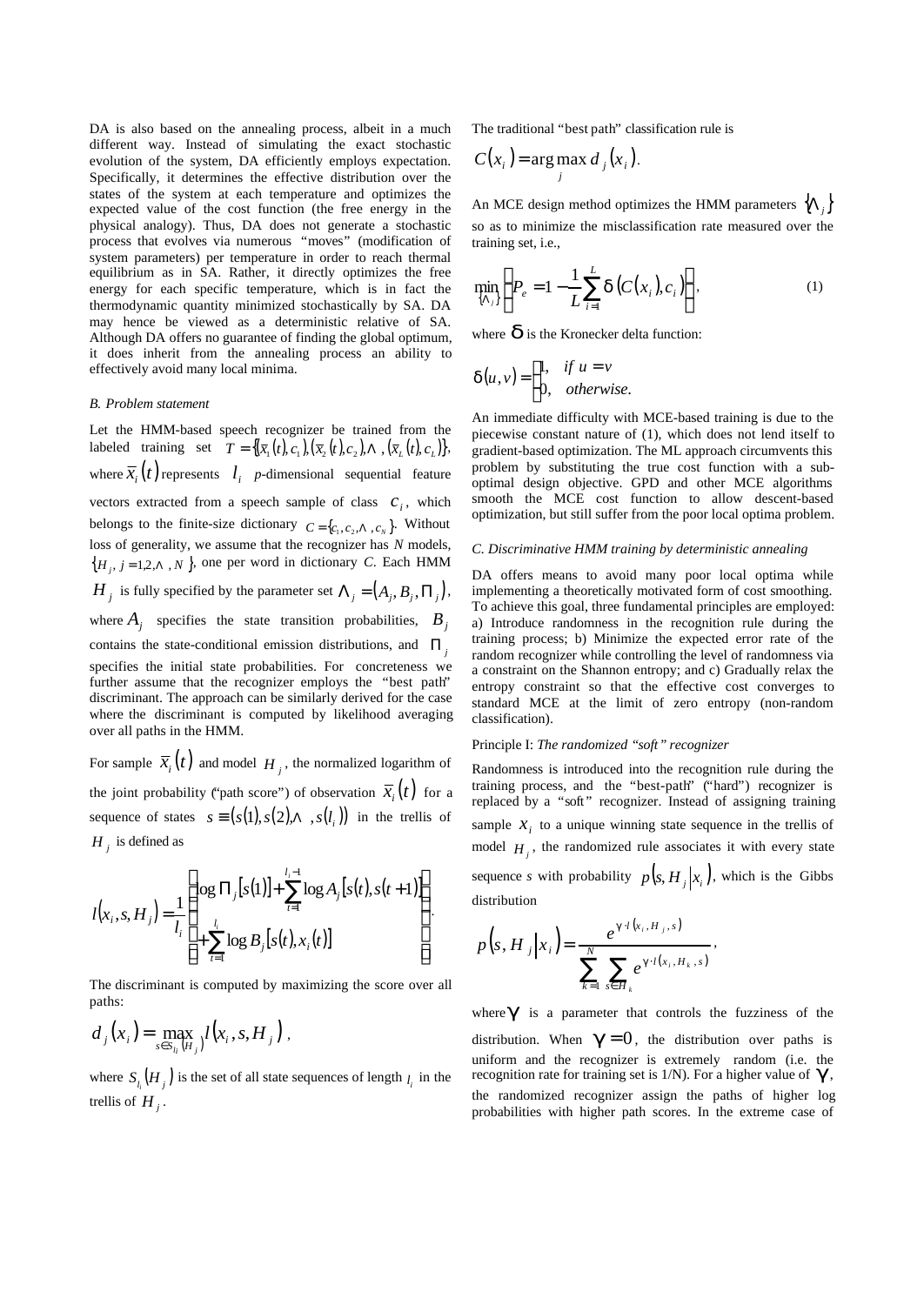$g \rightarrow \infty$ , the random recognizer becomes a non-random "best" path" recognizer. Note that the random recognizer is only used during training, and the actual resulting system is of course nonrandom.

#### Principle II: *Minimization of the effective cost function*

While the recognizer is random we consider the expected error rate criterion given by

$$
\langle P_e \rangle = 1 - \frac{1}{L} \sum_{i=1}^{L} \sum_{j=1}^{N} \left[ \boldsymbol{d}(C(x_i), c_i) \cdot \sum_{s \in H_j} p(s, H_j | x_i) \right] (2)
$$

Note that when  $\,\bm{g}\!\rightarrow\!\infty$  ,  $\left\langle P_{_{\hspace{-0.2mm}e}}\right\rangle\,$  becomes the standard error rate  $P_e$  of (1). As the piecewise function  $P_e$  was also smoothed by randomization, and direct gradient-based optimization of (2) is possible though highly susceptible to

 $P_{e}^{} \big\rangle$  subject to a constraint on the level of randomness that will enable us to introduce annealing as will be discussed below. The randomness is measured by the (conditional) Shannon entropy

shallow local minimum traps. Instead, we propose to minimize

$$
H = -\frac{1}{L} \sum_{i} \sum_{j} \sum_{s \in S_{i}} P(s, H_{j} | x_{i}) \log P(s, H_{j} | x_{i})
$$
 (3)

The constrained optimization problem is equivalently expressed as the minimization of the unconstrained Lagrangian cost function:

$$
\min_{\{\Lambda_j\}} \left\{ F \equiv \left\langle P_e \right\rangle - TH \right\} , \tag{4}
$$

where  $F$  is the effective cost function and  $T$  is the Lagrange multiplier which is referred to as the "temperature" to allude the interesting analogy to statistical physics, while F is equivalent to the Helmholtz free energy of a thermodynamic system. The optimization of (4) is analogous to achieving thermal equilibrium at the given *T*. When  $T \rightarrow 0$ , the optimization reduces to the unconstrained minimization of  $\langle P_e \rangle$ . The gradual reduction of is important to avoid shallow local minima on the cost function surface.

#### Principle III: *Annealing process*

The DA-based HMM training process is described in the flow diagram of Figure 1. The system starts at high temperature *T* and high randomness (low *g* ), and gradually decreases *T* in analogy to physical annealing. At each intermediate temperature, *F* is minimized via gradient-based optimization of the HMM parameters and  $g$ . As the temperature decreases,  $g$  naturally increases and reduces both the randomness of recognizer (i.e., the Shannon entropy *H)*. Hence, the distribution becomes more discriminating and, ultimately, only the most likely path is assigned a non-zero probability. The resulting recognizer is therefore a normal, non-random "best-path" recognizer.

In practice, it is convenient to accelerate the final elimination of randomness via a quenching phase as shown in Figure 1: During



*Figure* 1. DA procedure for HMMM training

the main DA procedure,  $g$  is upperbound by  $g_{\text{max}}$ . When *T* is sufficiently small, we optimize the HMM parameters while increasing *g* gradually to a high value, and finally convert the random recognizer into a non-random "best-path" recognizer.

# *D. The DA update equations* From  $(2)$ ,  $(3)$  and  $(4)$ , we have

$$
F \equiv \langle P_e \rangle - TH = 1 + \frac{1}{L} \sum_{i} \sum_{j} \sum_{s \in S_{i_i}[H_j]} p(s, H_j | x_i)
$$

$$
\cdot \left\{ T \left[ \mathbf{g} \cdot l(x_i, s, H_j) - \log \left( \sum_{j} \sum_{s' \in S_{i_i}[H_j]} e^{\mathbf{g} \cdot l(x_i, s', H_j)} \right) \right] - \mathbf{d}(j, c_i) \right\}.
$$

The gradient descent algorithm utilizes the following partial derivatives:

$$
\frac{\partial F}{\partial \boldsymbol{I}_k} = \frac{\boldsymbol{g}}{L} \sum_i \sum_{j} \sum_{s \in S_i(H_j)} p(s, H_j | x_i) \cdot \left[ \frac{\partial l(x_i, s, H_j)}{\partial \boldsymbol{I}_k} - \left\langle \frac{\partial l(x_i)}{\partial \boldsymbol{I}_k} \right\rangle \right] \cdot f(x_i, s, H_j)
$$
\n
$$
\frac{\partial F}{\partial \boldsymbol{g}} = \frac{1}{L} \sum_i \sum_{j} \sum_{s \in S_i(H_j)} p(s, H_j | x_i) \cdot [l(x_i, s, H_j) - \left\langle l(x_i) \right\rangle] \cdot f(x_i, s, H_j)
$$
\nwhere

$$
f(x_i, s, H_j) = Tg \cdot l(x_i, s, H_j) - d(j, c_i)
$$

$$
\left\langle \frac{\partial l(x_i)}{\partial I_k} \right\rangle = \sum_{j} \sum_{s \in S_i(H_j)} p(s, H_k | x_i) \cdot \frac{\partial l(x_i, s, H_k)}{\partial I_k}
$$

$$
\left\langle l(x_i) \right\rangle = \sum_{j} \sum_{s \in S_{i_i}(H_j)} p(s, H_k | x_i) \cdot l(x_i, s, H_k)
$$

In practice, we optimize  $g$  by line-search. While the above allows for easy interpretation of the update rule, it is convenient for implementation to rewrite the derivative with respect to TMHMM parameters as